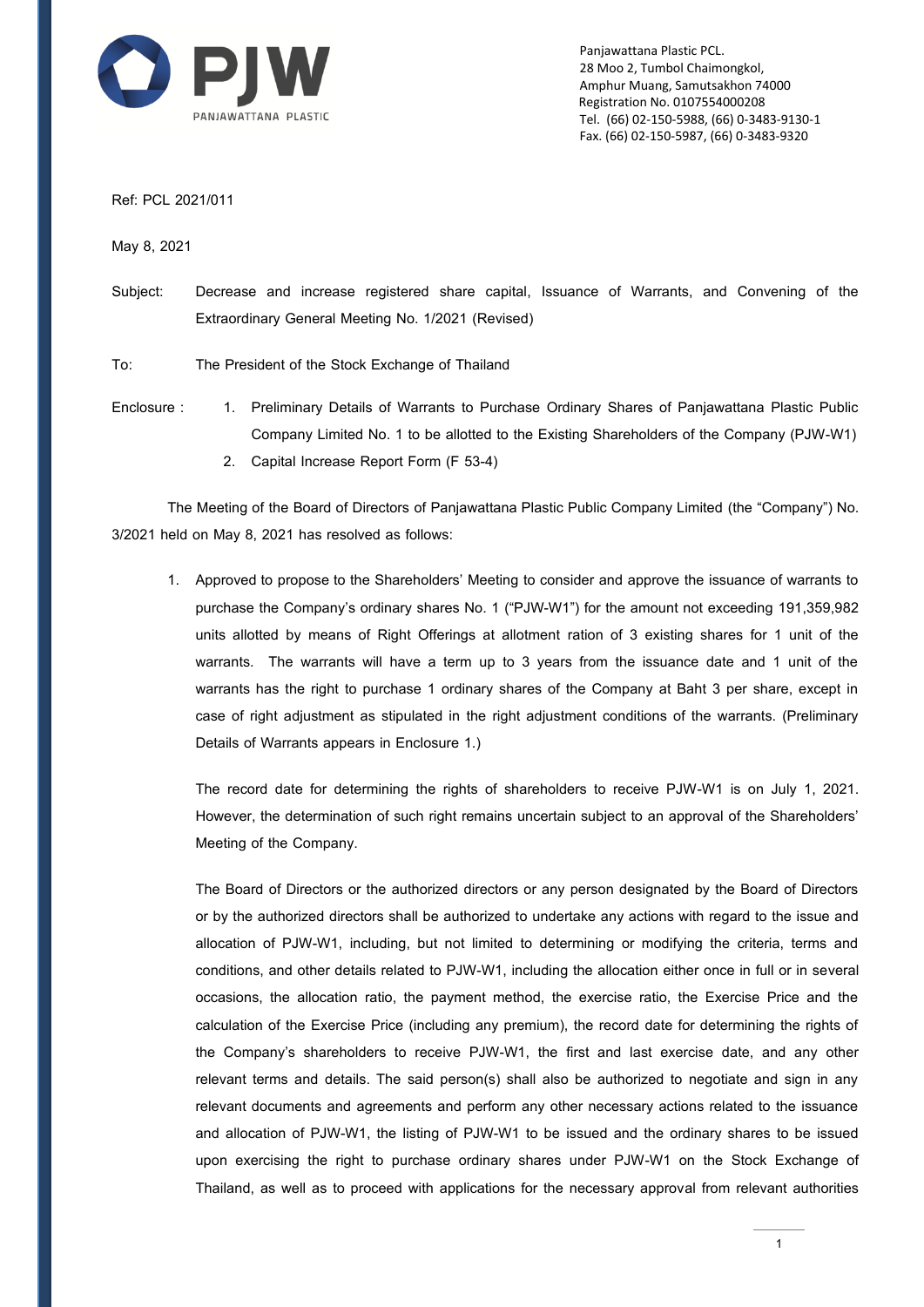

Panjawattana Plastic PCL. 28 Moo 2, Tumbol Chaimongkol, Amphur Muang, Samutsakhon 74000 Registration No. 0107554000208 Tel. (66) 02-150-5988, (66) 0-3483-9130-1 Fax. (66) 02-150-5987, (66) 0-3483-9320

and to appoint and designate other appropriate persons to be the substitute attorney in fact to perform the above

- 2. Approved to propose to the Shareholders' Meeting to consider and approve the reduction of the registered capital of the Company from Baht 287,040,000 to Baht 287,039,972.50 by cancelling unsubscribed 55 ordinary shares at a par value of Baht 0.50 per share and the amendment of the Clause 4 of the Memorandum of Association to reflect the reduction of the registered capital, as well as the authorization of the Board of Directors or any person designated by the Board of Directors or by the authorized directors, to undertake any acts necessary for the reduction of the registered capital of the Company.
- 3. Approved to propose to the Shareholders' Meeting to consider and approve the increase of the registered capital of the Company from Baht 287,039,972.50 to Baht 382,719,963.50 by issuance of 191,359,982 new ordinary shares at a par value of Baht 0.50 per share or a total amount of Baht 95,679,991.00 and the amendment of the Clause 4 of the Memorandum of Association to reflect the increase of the registered capital, as well as the authorization of the Board of Directors or any person designated by the Board of Directors or by the authorized directors, to undertake any acts necessary for the increase of the registered capital of the Company.
- 4. Approved to propose to the Shareholders' Meeting to consider and approve the allotment of up to 191,359,982 shares with a par value of Baht 0.50 per share to accommodate the exercise of right to purchase the Company's ordinary shares according to PJW-W1. (Details are as stipulated in the Capital Increase Form (F53-4) – Enclosure 2)
- 5. Approve to convene the Extraordinary General Meeting No. 1/2021 on June 24, 2021 at 1.00 p.m. at Golden Tulip Sovereign Bangkok Hotel will be held to consider the following agenda:
	- Agenda 1: To certify the Minute of the 2021 Annual General Meeting of the Shareholders on April 2, 2021.
	- Agenda 2: To consider and approved the issuance of warrants to purchase the Company's ordinary shares No. 1 ("PJW-W1") for the amount not exceeding 191,359,982 units allotted by means of Right Offerings.
	- Agenda 3: To consider and approve the reduction of the registered capital of the Company and the amendment of the Clause 4 of the Memorandum of Association to reflect the reduction of the registered capital.
	- Agenda 4 To consider and approve the increase of the registered capital of the Company and the amendment of the Clause 4 of the Memorandum of Association to reflect the increase of the registered capital.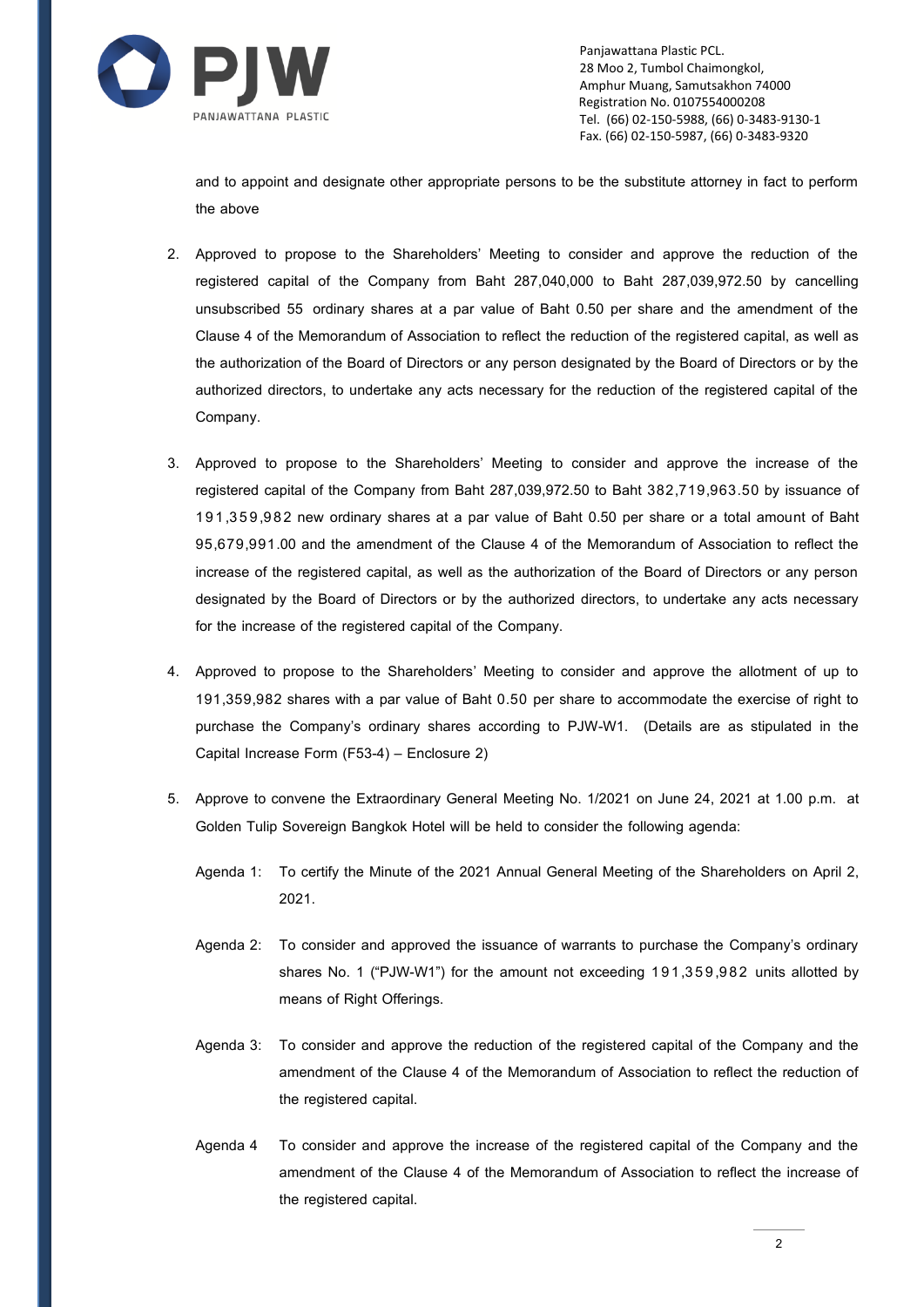

Panjawattana Plastic PCL. 28 Moo 2, Tumbol Chaimongkol, Amphur Muang, Samutsakhon 74000 Registration No. 0107554000208 Tel. (66) 02-150-5988, (66) 0-3483-9130-1 Fax. (66) 02-150-5987, (66) 0-3483-9320

Agenda 5 To consider and approve the allotment of up to 191,359,982 shares with a par value of Baht 0.50 per share to accommodate the exercise of right to purchase the Company's ordinary shares according to PJW-W1.

Agenda 6 Others (if any)

By authorizing the Chairman of the Executive Committee or the Person authorized by the Chairman of the Executive Committee to take any action relating to the Extraordinary General Meeting of Shareholders No. 1/2021, including issuing notice of the Extraordinary General Meeting of Shareholders No. 1/2021, amending the date, time, place person attended and other details of the Extraordinary General Meeting of Shareholders No. 1/2021 as deemed necessary or appropriate and subject to the conditions according to Law

6. Approve to set the record date on May 27, 2021 for determining the shareholders entitled to attend the Extraordinary General Meeting No. 1/2021.

Please be informed accordingly.

Sincerely yours

(Mrs. Prim Chaiyawat)

Company's Secretary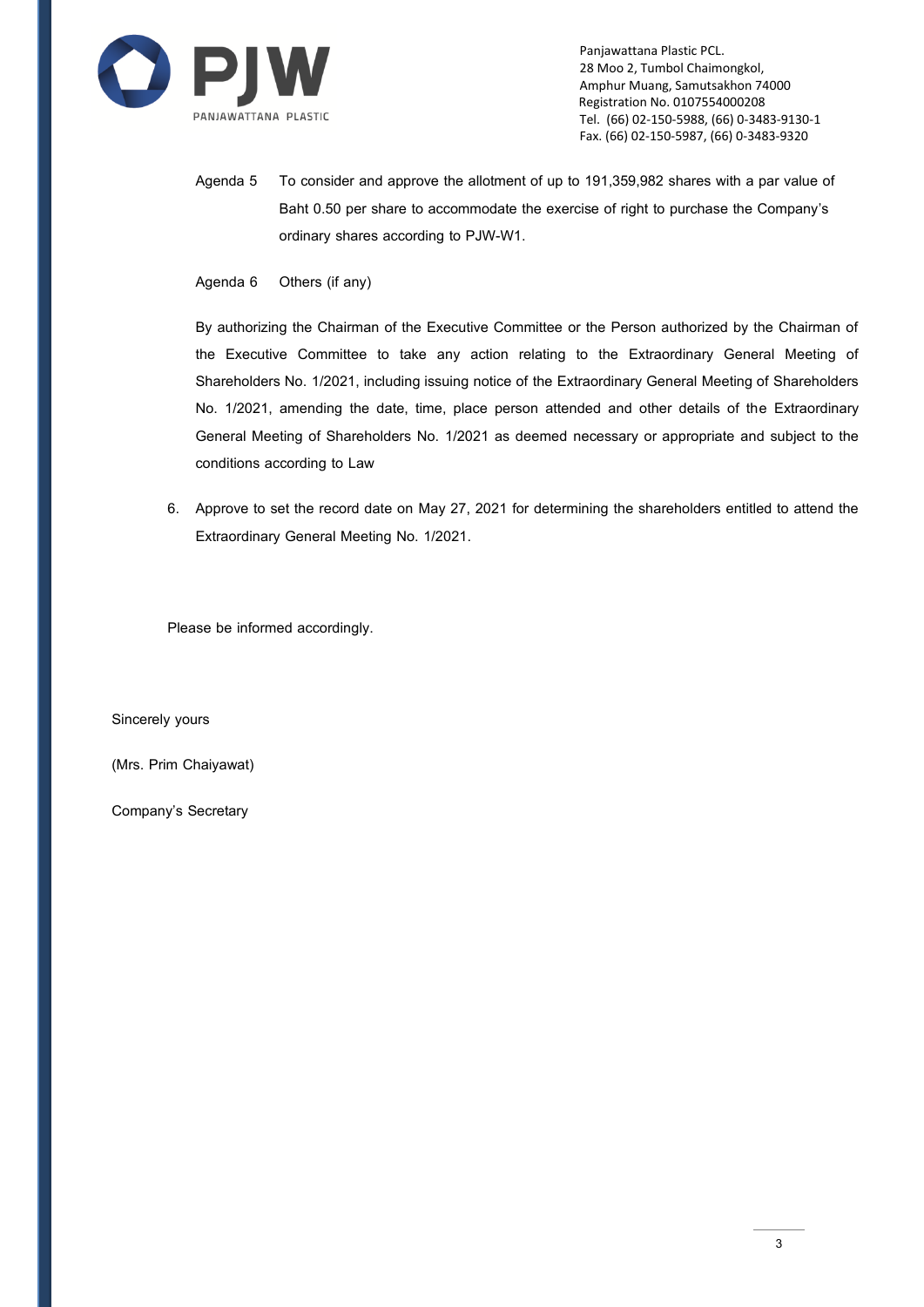

Enclosure 1

# **Preliminary Details of Warrants to Purchase Ordinary Shares of Panjawattana Plastic Public Company Limited No. 1 to be Allotted to the Existing Shareholders of the Company (PJW-W1)**

**1. Summary of preliminary details of Warrants to purchase ordinary shares of Panjawattana Plastic Public Company Limited (the "Company") No. 1 ("PJW-W1" or the "Warrants") to be allotted to the existing shareholders of the Company**

| Type and category of Warrants                                                          |                                                                                                              | newly issued ordinary<br>Warrants<br>to<br>purchase<br>shares<br>οf<br>Panjawattana Plastic Public Company Limited No. 1 ("PJW-W1" or<br>the "Warrants"), specified the name of the holder and transferable                                                                                                                                                                                                                                                                       |  |  |  |  |
|----------------------------------------------------------------------------------------|--------------------------------------------------------------------------------------------------------------|-----------------------------------------------------------------------------------------------------------------------------------------------------------------------------------------------------------------------------------------------------------------------------------------------------------------------------------------------------------------------------------------------------------------------------------------------------------------------------------|--|--|--|--|
| Number of Warrants offering                                                            | t                                                                                                            | Not exceeding 191,359,982 units                                                                                                                                                                                                                                                                                                                                                                                                                                                   |  |  |  |  |
| Date of issuance                                                                       | Within 1 year from the date of the approval of issuance of the<br>÷<br>Warrants by the Shareholders Meeting. |                                                                                                                                                                                                                                                                                                                                                                                                                                                                                   |  |  |  |  |
|                                                                                        |                                                                                                              | The Board of Directors and/or the person(s) entrusted by the<br>Board of Directors and/or Managing Director is (are) authorized to<br>determine the issuing date of Warrants after having obtained<br>approval from the Shareholders Meeting.                                                                                                                                                                                                                                     |  |  |  |  |
| <b>Maturity of Warrants</b>                                                            | ÷                                                                                                            | 3 years from the date of Warrants issuance                                                                                                                                                                                                                                                                                                                                                                                                                                        |  |  |  |  |
| Numbers of ordinary shares<br>allocated to accommodate the<br>exercise of the Warrants |                                                                                                              | Not exceeding 191,359,982 shares at the par value of Baht 0.50<br>per share or 33.33% of the Company's total paid up capital of<br>574,079,945 shares as at March 15, 2021.                                                                                                                                                                                                                                                                                                       |  |  |  |  |
| Offering price per unit                                                                | ÷                                                                                                            | Baht 0                                                                                                                                                                                                                                                                                                                                                                                                                                                                            |  |  |  |  |
| Allotment                                                                              |                                                                                                              | Warrants shall be allocated to the existing shareholders of the<br>Company (Rights Offering) at the ratio of 3 ordinary shares for 1<br>unit of the Warrants. In this regard, the names of shareholders<br>entitled to receive the Warrants shall be determined on July 1,<br>2021 (Record Date).                                                                                                                                                                                 |  |  |  |  |
|                                                                                        |                                                                                                              | In the event there is any fraction from the calculation after the<br>allotment to the existing shareholders, the Company will disregard<br>that fraction. In the event that there is any unit of the Warrant left<br>after the allotment to the existing shareholders, the Company will<br>cancel the remaining Warrants and the final outstanding balance of<br>the allotted Warrants will be equal to the number of the Warrants<br>duly allotted to the existing shareholders. |  |  |  |  |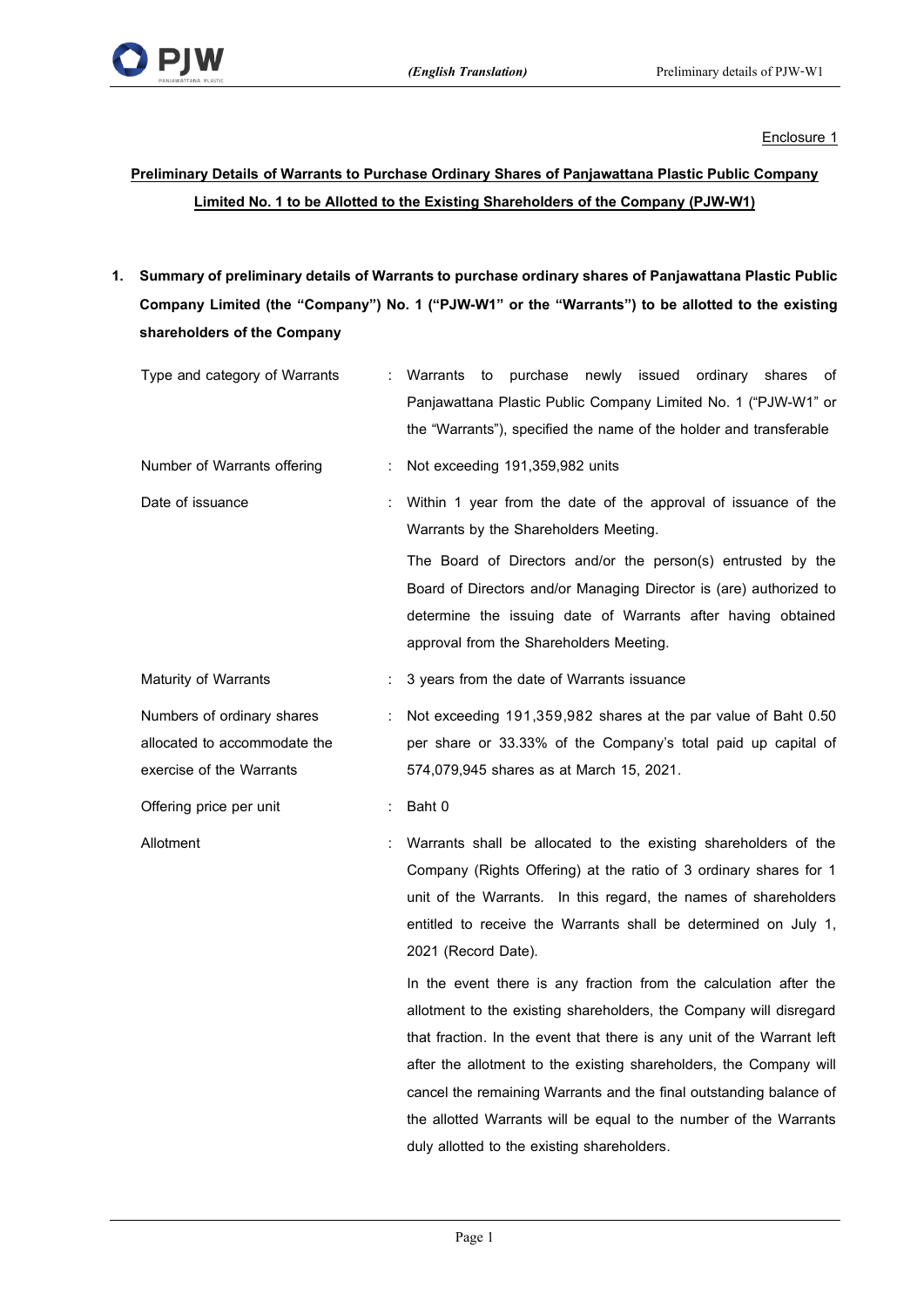| Exercise ratio                                                    |   | 1 unit of the Warrant has the rights to purchase 1 ordinary share,<br>unless the exercise ratio is adjusted under a rights adjustment<br>provisions.                                                                                                                                                                                                                                                                                                                                            |
|-------------------------------------------------------------------|---|-------------------------------------------------------------------------------------------------------------------------------------------------------------------------------------------------------------------------------------------------------------------------------------------------------------------------------------------------------------------------------------------------------------------------------------------------------------------------------------------------|
| Exercise price                                                    |   | Baht 3.00 per 1 ordinary share, unless the exercise ratio is<br>adjusted under a rights adjustment.                                                                                                                                                                                                                                                                                                                                                                                             |
| Exercise period                                                   |   | The holders of PJW-W1 can firstly exercise their right to purchase<br>the Company's shares on the 1 <sup>st</sup> anniversary of the issuance date<br>of PJW-W1 (the "First Exercise Date"). If the First Exercise Date<br>is a holiday, it shall be changed to the last business day prior to<br>the 1 <sup>st</sup> anniversary of the issuance date of PJW-W1                                                                                                                                |
|                                                                   |   | From the Second Exercise Period onwards, The holders of PJW-<br>W1 can exercise their rights to purchase the Company's shares on<br>the last business day of May and November of each calendar year<br>until the maturity of Warrants.                                                                                                                                                                                                                                                          |
|                                                                   |   | The last exercise date will be at the maturity date of the Warrants.<br>If the last exercise date is a holiday, it is subject to change to the<br>last business day prior to the maturity date of the Warrants.                                                                                                                                                                                                                                                                                 |
| Period for notification of intention to<br>exercise the Warrants  | ÷ | The holders of PJW-W1 who wish to exercise the rights to<br>purchase ordinary shares of the Company are required to submit<br>notification of the intention to exercise the Warrants during the<br>period from 9.00 am to 4.00 pm within 5 business days before<br>each exercise date until the expiration of the Warrants. In any<br>case, for the last exercise date, the Warrants holders have to<br>submit their notification of intention within 15 days before the last<br>exercise date. |
| Conditions concerning the<br>adjustment of the exercise ratio and |   | Whenever there is any change in exercise price and exercise ratio<br>under the circumstances as defined by the Notification of Capital                                                                                                                                                                                                                                                                                                                                                          |
| exercise price                                                    |   | Market Supervisory Board.                                                                                                                                                                                                                                                                                                                                                                                                                                                                       |
|                                                                   |   | The Company may adjust the exercise price and exercise ratio to<br>ensure that the benefits of Warrant holders are no less favorable in<br>the event of the following:                                                                                                                                                                                                                                                                                                                          |
|                                                                   |   | (1) When the Company changes the par value of the ordinary<br>shares due to a consolidation or split of the ordinary<br>shares;                                                                                                                                                                                                                                                                                                                                                                 |
|                                                                   |   | (2) When the Company offers newly issued ordinary shares<br>to the existing shareholders on rights offering basis,                                                                                                                                                                                                                                                                                                                                                                              |

and/or on public offering and/or on private placement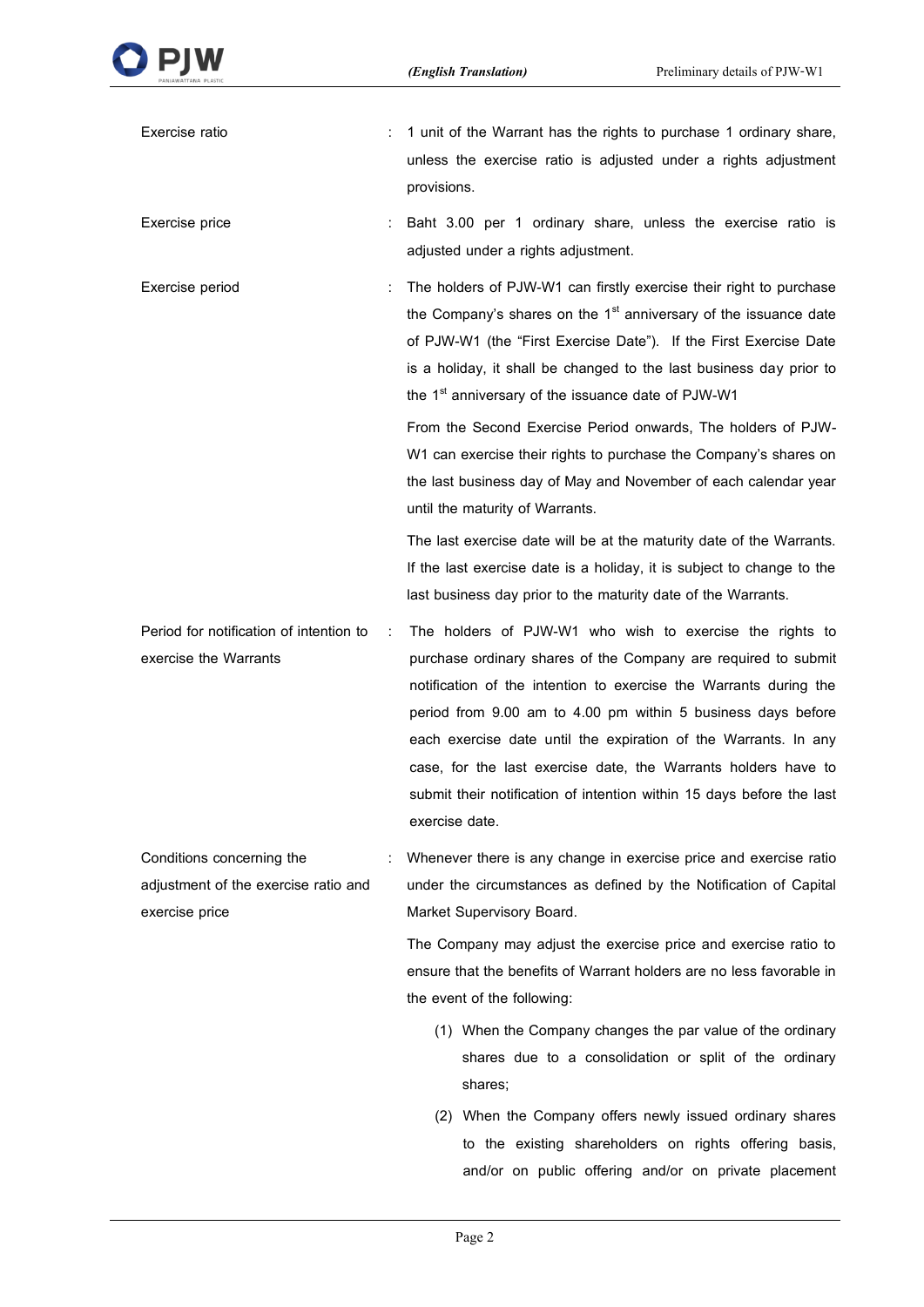

basis at a price lower than 90% of the price calculated based on the market price as stated in the Warrants Covenants;

- (3) When the Company offers any newly issued securities on rights offering basis, and/or on public offering and/or on private placement basis that are convertible/exchangeable into ordinary shares (i.e. convertible bonds or warrants to purchase ordinary shares) for which the offering price of such newly issued ordinary shares is lower than 90% of the price calculated based on the market price as stated in the Warrants Covenants;
- (4) When the Company makes all or partial dividend payment by way of issuing new ordinary shares to shareholders;
- (5) When the Company pays cash dividend that exceeds 80% of total net profit after taxes for any operating year during the tenor of PJW-W1
- (6) When there are any other events similar to those mentioned in 1) to 5) above that may impair benefits of holders of PJW-W1. The Company shall adjust the exercise price and exercise ratio to ensure the benefits of the holders of PJW-W1 are not less favorable.

Accordingly, the Board of Directors and/or the person(s) entrusted by the Board of Directors and/or the Managing Director is(are) authorized to consider fixing other conditions and details related to adjustment or changes in the exercise ratio and exercise price.

Other conditions : The Board of Directors and/or the person(s) entrusted by the Board of Directors and/or the Managing Director is(are) empowered to determine criteria, conditions and other details related to PJW-W1 including but not limited to having the power to negotiate, agree and sign any relevant documents and agreements and to perform any other necessary actions related to PJW-W1 including issuing, offering and listing the ordinary shares from the exercise of PJW-W1 on the Market for Alternative Investment (MAI). However, the Company shall not extend the life of Warrants, no revise, no change price with exercise ratio; except to adjust by the conditions of rights adjustment. Warrants registrar **in the Company Company Company Limited** : Thailand Securities Depository Company Limited

Secondary market of Warrants : The Market for Alternative Investment (MAI)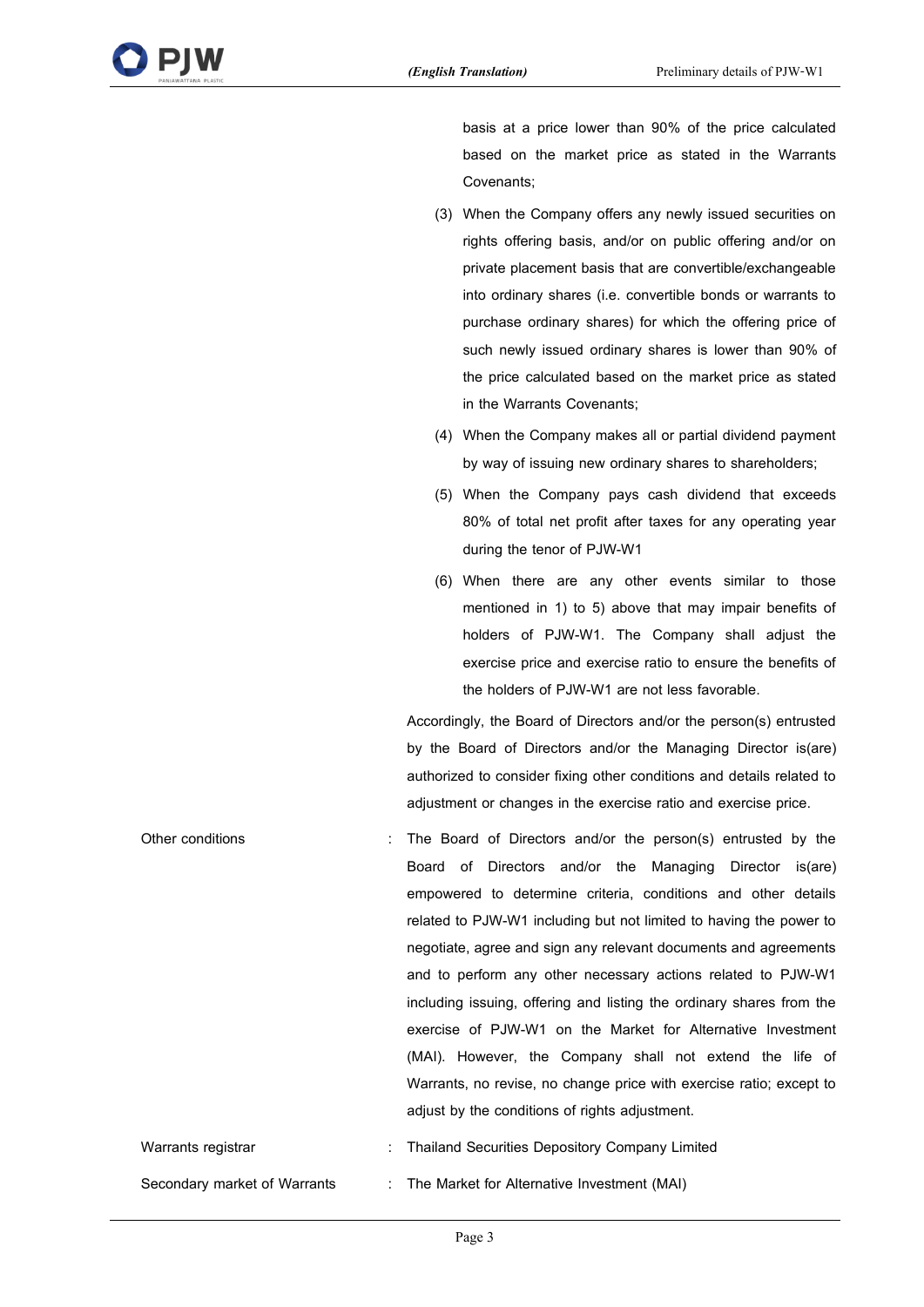

Secondary market of the share : The Market for Alternative Investment (MAI) issued as result of exercising **Warrants** 

#### **2. Dilution effect to shareholders from issuing and offering Warrants to the existing shareholders**

**2.1. Price Dilution**

Price Dilution

$$
\frac{P_0 - P_1}{P_0}
$$

 $P_0$  = Market price prior to the offering of the Warrants which can be calculated based on the weighted average of the daily trading price of the Company's ordinary shares traded on the MAI for fifteen (15) consecutive trading days prior to the Company's Board of Directors Meeting No. 3/2021 dated May 8, 2021 passing approval of the Warrants issuance.

 $P_1$  = Market price after offering of the Warrants

$$
= \frac{(P_0 \times Q_0) + (P_w \times Q_w)}{Q_0 + Q_w}
$$
  
=\frac{(Baht 4.36 per share × 574,079,945 Shares) + (Baht 3.00 per share × 191,359,982 Shares)}{(574,079,945 Shares + 191,359,982 Shares)}

= Baht 4.02 per share

Where:

 $Q_0$  = The number of paid-up shares prior to the offering of the Warrants of 574,079,945shares;

 $Q_w$  = The number of shares reserved for the exercising of the Warrants of 191,359,982 shares;

 $P_w$  = Exercise of the Warrants of Baht 3.00 per share.

Therefore,

Price Dilution

\n
$$
= \frac{(Baht 4.36 \text{ per share - Baht 4.02 per share})}{Baht 4.36 \text{ per share}}
$$
\n
$$
= 7.80 \%
$$

#### **2.2. Control Dilution**

In the event that the existing shareholders fully exercise the total of 191,359,982 units of the Warrants, there will not be any effect on the voting rights of the existing shareholders (control dilution).

However, in the event that the existing shareholders do not exercise the Warrants and all Warrants have been exercised by other persons, the existing shareholders will experience the control dilution of 25.00%.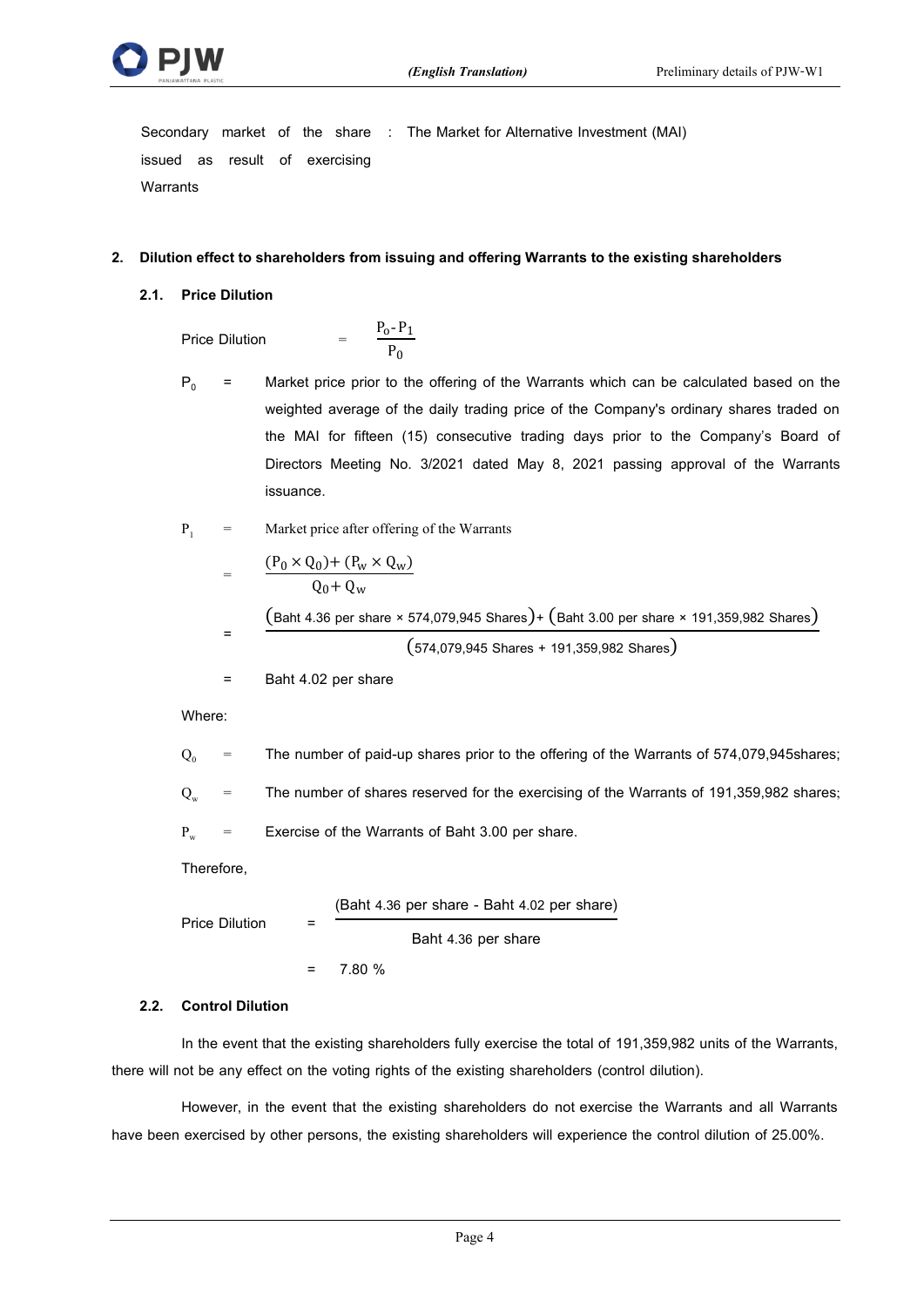

| <b>Control Dilution</b> | $Q_W$<br>$Q_0 + Q_w$                        |
|-------------------------|---------------------------------------------|
|                         | 191,359,982 Shares                          |
|                         | $(574,079,945$ Shares + 191,359,982 Shares) |
|                         | 25.00%                                      |

### **2.3. EPS Dilution**

In the event that the entire 191,359,982 units of the Warrants are fully exercised, the existing shareholders will experience the EPS dilution of 25.00%.

| <b>EPS Dilution</b> | $=$ | $EPS_0 - EPS_1$<br>$EPS_0$                |  |
|---------------------|-----|-------------------------------------------|--|
| Where:              |     |                                           |  |
| EPS <sub>0</sub>    | $=$ | EPS prior to the offering of the Warrants |  |
|                     |     | Net Profits of the Company                |  |
|                     | =   | $Q_0$                                     |  |
|                     |     | Baht 115,047,138.33                       |  |
|                     | $=$ | 574,079,945 Shares                        |  |
|                     | $=$ | Baht 0.20 per share                       |  |
| EPS <sub>1</sub>    | $=$ | EPS after the offering of the Warrants    |  |
| Ξ                   |     | Net Profits of the Company                |  |
|                     |     | $Q_0 + Q_w$                               |  |
|                     |     | Baht 115,047,138.33                       |  |
|                     | Ξ   | 574,079,945 Shares + 191,359,982 Shares   |  |
|                     | Ξ   | Baht 0.15 per share                       |  |
| Therefore,          |     |                                           |  |
|                     |     | Baht 0.20 per share - Baht 0.15 per share |  |
| <b>EPS Dilution</b> | =   | Baht 0.20 per share                       |  |
|                     | Ξ   | 25.00%                                    |  |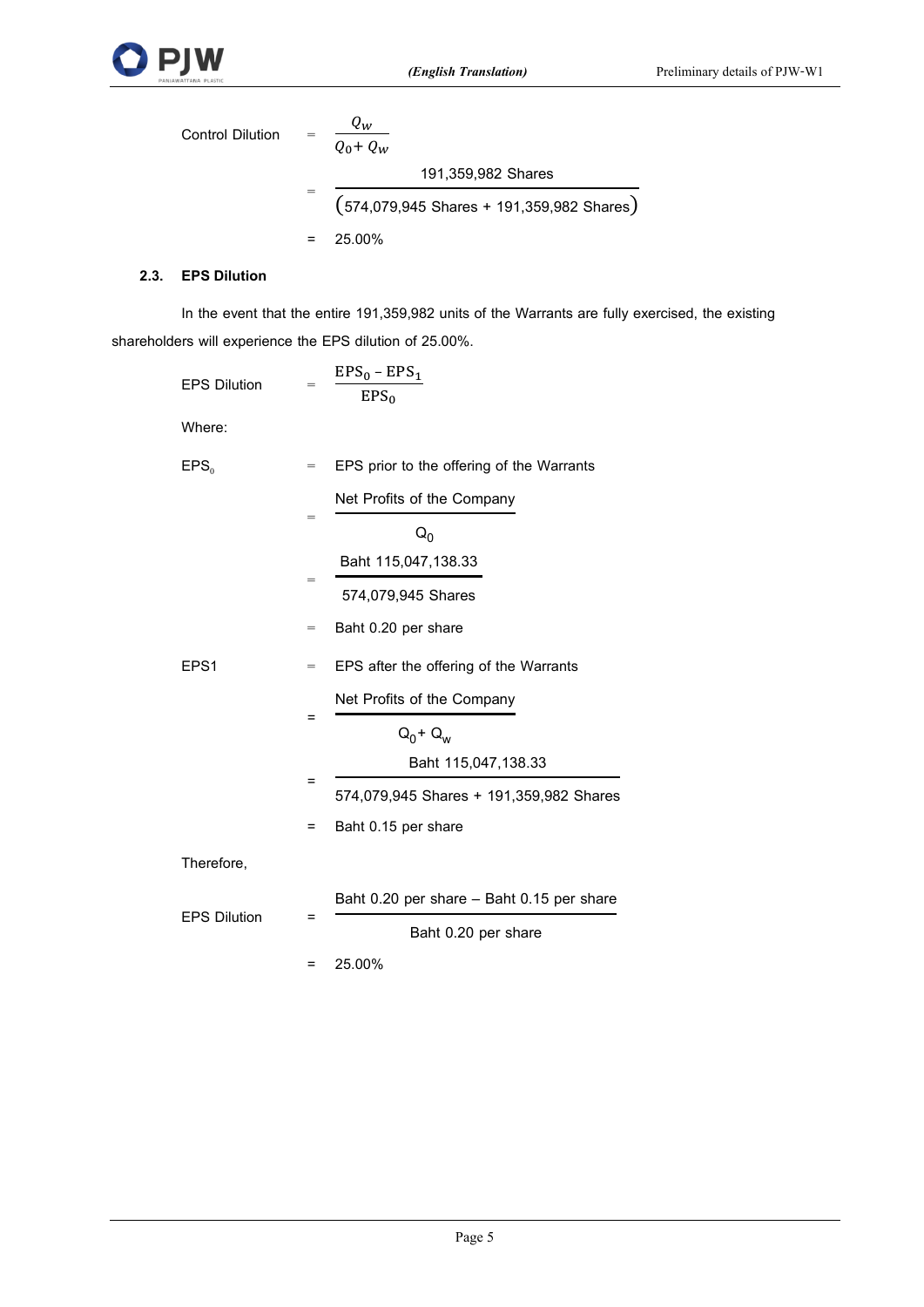(F 53-4)

# **Capital Increase Form Panjawattana Plastic Public Company Limited Date: May 8, 2021**

We, Panjawattana Plastic Public Company Limited ("the Company"), hereby report the resolutions of the Board of Directors' Meeting No. 3/2021, held on May 8, 2021, during 10.00 am. – 12.00 am. in relation to the decrease of the registered share capital, increase of the registered share capital and the allocation of new ordinary shares as follows:

### **1. Capital decrease and Capital increase**

- 1.1. The Board of Directors' Meeting resolved to reduce the registered share capital of the Company from Baht 287,040,000 to Baht 287,039,972.50 by way of cancelling its ordinary shares at the amount of 55 shares at par value of Baht 0.50 per share.
- 1.2. The Board of Directors' Meeting resolved to increase the registered share capital of the Company from Baht 287,039,972.50 to Baht 382,719,963.50 by issuing the new ordinary shares at the amount of 191,359,982 shares at par value of Baht 0.50 per share and total value of Baht 95,679,991.00 details of which are as follows:

| <b>Type of Capital Increase</b> |                           | <b>Type of Shares</b> | Number of     | <b>Par Value</b> | Total         |
|---------------------------------|---------------------------|-----------------------|---------------|------------------|---------------|
|                                 |                           |                       | <b>Shares</b> | (Baht / Share)   | (Baht)        |
|                                 | Specifying the purpose of | Ordinary shares       | 191,359,982   | 0.50             | 95,679,991.00 |
|                                 | utilizing proceed         |                       |               |                  |               |
|                                 | General Mandate           | -                     | -             |                  |               |

### **2. Allocation of new ordinary shares**

The Board of Directors' Meeting resolved to allocate not exceeding 191,359,982 new ordinary shares with Baht 0.50 par value per share, the details are as follows:

| 2.1. | Detail of allocation |
|------|----------------------|
|      |                      |

| <b>Allocated to</b>         | No. of        | <b>Portion</b>  | <b>Offering Price</b> | <b>Subscription and</b> | <b>Remarks</b> |  |
|-----------------------------|---------------|-----------------|-----------------------|-------------------------|----------------|--|
| <b>Shares</b>               |               | (Existing: New) | (Baht/share)          | <b>Payment Period</b>   |                |  |
| To accommodate the          | <b>Not</b>    | 3 existing      | - PJW-W1 shall be     | The Company shall       | Please see     |  |
| exercise of right under the | exceeding     | ordinary        | allotted to existing  | specify the issuance    | Enclose 1      |  |
| warrants to purchase        | 191.359.982   | shares for1     | shareholders          | date of PJW-W1          |                |  |
| ordinary shares of the      | <b>Shares</b> | unit of         | without charge        | after the               |                |  |
| Company No. 1 (PJW-W1)      |               | PJW-W1          | - 1 unit of PJW-W1    | shareholders            |                |  |
| allotted to the existing    |               |                 | carries the right for | resolving to approve    |                |  |
| shareholders                |               |                 | the holder to         | the capital increase    |                |  |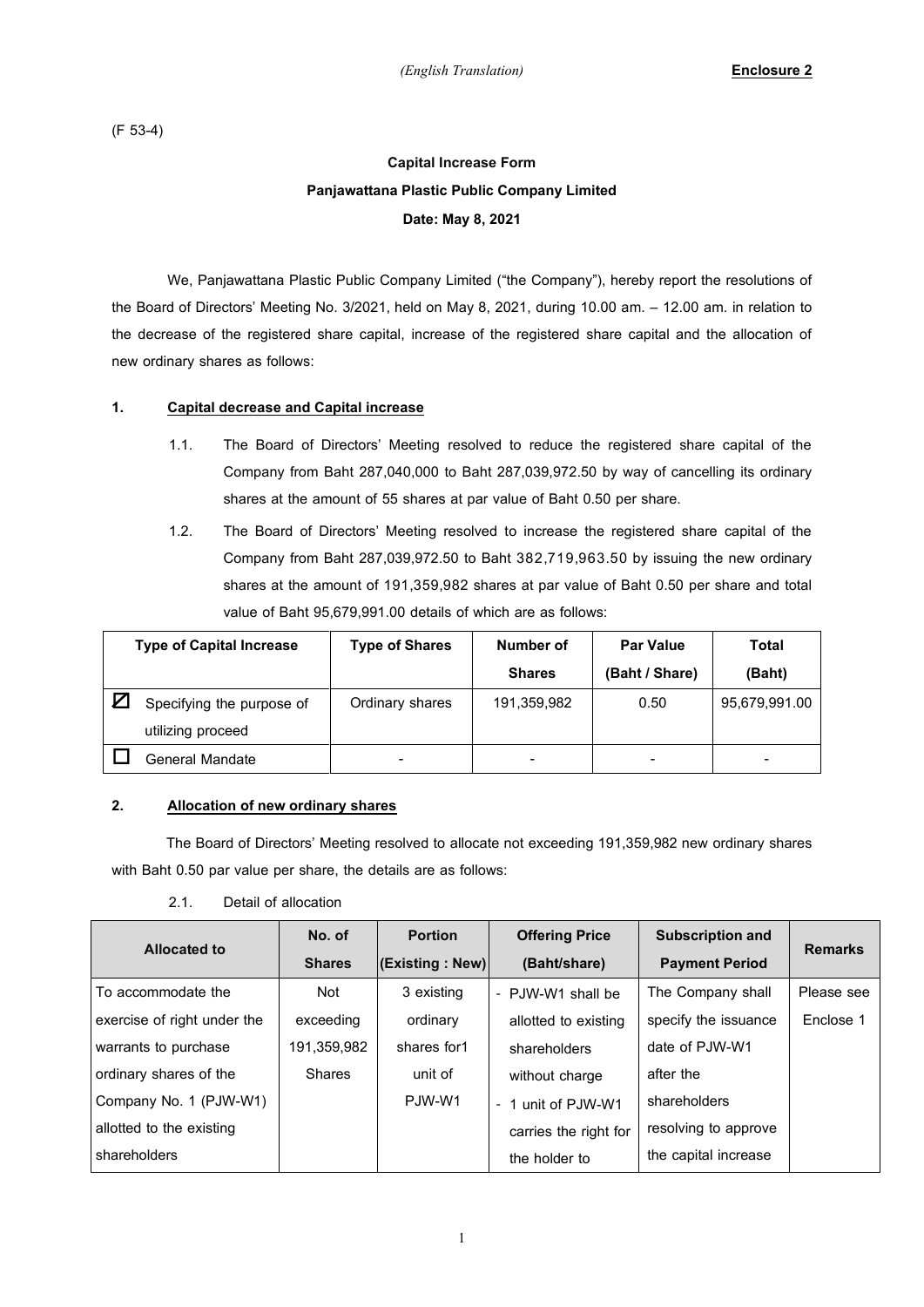| <b>Allocated to</b> | No. of        | <b>Portion</b>  | <b>Offering Price</b> | <b>Subscription and</b> | <b>Remarks</b> |  |
|---------------------|---------------|-----------------|-----------------------|-------------------------|----------------|--|
|                     | <b>Shares</b> | (Existing: New) | (Baht/share)          | <b>Payment Period</b>   |                |  |
|                     |               |                 | subscribe 1           | and the issuance of     |                |  |
|                     |               |                 | ordinary share of     | PJW-W1 and shall        |                |  |
|                     |               |                 | the company at        | then notify             |                |  |
|                     |               |                 | the exercise price    | shareholders via        |                |  |
|                     |               |                 | of Baht 3.00 per      | <b>SETPORTAL</b>        |                |  |
|                     |               |                 | share                 |                         |                |  |
|                     |               |                 |                       |                         |                |  |

- 2.2. The Company's plan in case where there is a fraction of shares remaining
	- (a) In the event where there is any fraction of unit of PJW-W1 from the allotment calculation, such a fraction of unit of PJW-W1 shall be disregarded.
	- (b) In the event where there is a fraction of shares arising from the exercise of right to subscribe ordinary shares of the Company in accordance with PJW-W1, such a fraction of share shall be disregarded.

# **3. Determination the date for the shareholders' meeting for approval of capital increase/allocation for capital increase**

The date for the Extraordinary General Meeting of Shareholders No. 1/2021 is set to be on June 24, 2021, at 1.00 p.m. at Golden Tulip Sovereign Bangkok Hotel. The share register book's record date to determine the shareholders' right to attend the shareholders' meeting is scheduled to be on May 27, 2021.

**Procedures for Attending to the Extraordinary General Meeting No. 1/2021 via Electronic Media appears in Enclosure 3.**

# **4. Approval of the capital increase/share allotment by relevant governmental agency and conditions thereto (if any)**

- 4.1. The Company shall register capital increase at Ministry of Commerce.
- 4.2. The Company shall submit the application form to the Stock Exchange of Thailand for approval of PJW-W1 and new ordinary shares that derived from exercising of PJW-W1 to be listed on the Market for Alternative Investment (MAI).

# **5. Objectives of the capital increase and plans for utilizing proceeds received from the capital increase**

- 5.1. To reserve for the accommodation of the exercise of the warrant allocated to the existing shareholders (PJW-W1).
- 5.2. To provide readiness and enhance financial strengths of the Company so that the Company has financial flexibility in proceeding with its future projects as well as to reserve funds to be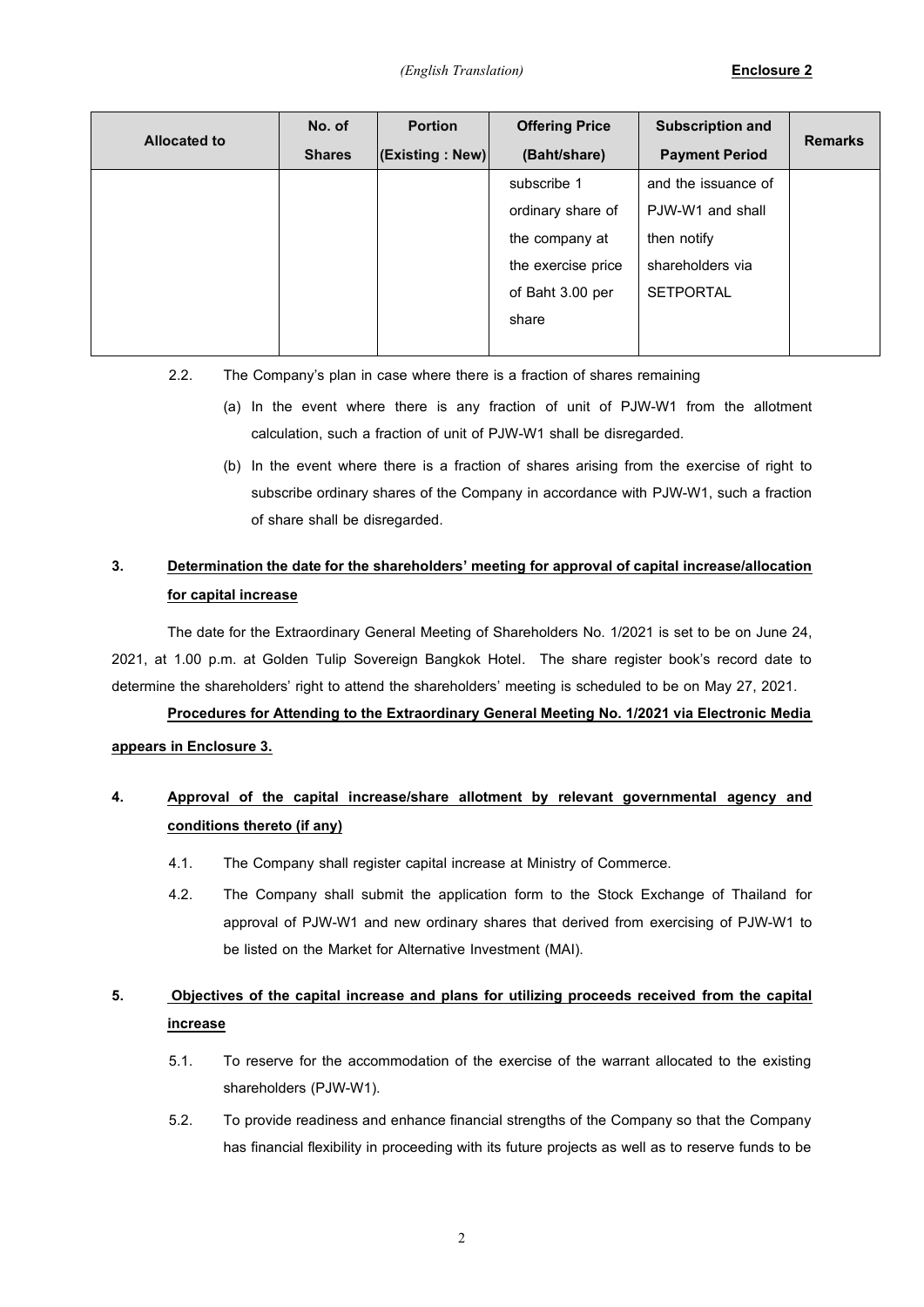used as working capital and/or to pay down debt when the warrant holders exercise their rights under PJW-W1.

#### **6. Benefits which the Company will receive from the capital increase/share allotment**

To enhance the financial strengths and to retain the liquidity of working capital for the Company's operation

#### **7. Benefits which the shareholders will receive from the capital increase/share allotment**

In the event that PJW-W1 holders opt to exercise their right to subscribe the Company's shares, it shall provide the Company more working capital and liquidity for future investment, which shall lead to higher revenue and more profitable and eventually shall increase the Company's capability to pay more dividend.

Currently, the Company has the policy to pay dividend to shareholders at the rate of not less than 40 per cent of its annual net profit shown in the Company's separate financial statements after deduction of tax and legal reserves as well as other reserves. (However, payment of dividend may depend on the Company's plan, its' liquidity, necessities, the suitability in the future plan subject to the discretion of the Board of Directors for the utmost benefits of the shareholders. The shareholders who exercise those allotted warrants shall receive all the same rights as the Company's existing shareholders, such as the right to receive dividends, the right to attend and to vote in the shareholders meeting.

#### **8. Other details necessary for shareholders to approve the capital increase/share allotment**

In case of the issuance warrants to existing shareholders, the dilution effect of existing shareholders will be affected as Enclosure 1

### **9. Schedule of actions where the Board of Directors of the Company passes a resolution approving the capital increase / share allotment**

| No. | <b>Procedures of the Capital Increase</b>                                  | Date / Month/ Year |  |  |
|-----|----------------------------------------------------------------------------|--------------------|--|--|
| 1   | The date of Board of Directors' meeting to approve the capital increase    | May 8, 2021        |  |  |
| 2   | The date to determine the shareholders' rights to attend the               | May 27, 2021       |  |  |
|     | Extraordinary General Meeting of Shareholders No. 1/2021 (Record           |                    |  |  |
|     | Date)                                                                      |                    |  |  |
| 3   | The date of Extraordinary General Meeting of Shareholders No. 1/2021       | June 24, 2021      |  |  |
|     |                                                                            |                    |  |  |
| 4   | The date to determine the shareholders' rights who will be<br>July 1, 2021 |                    |  |  |
|     | entitled to receive an allotment of the PJW-W1                             |                    |  |  |
| 5   | The registration of resolution on capital increase with the Ministry of    | Within 14 days     |  |  |
|     | Commerce                                                                   | after the EGM      |  |  |